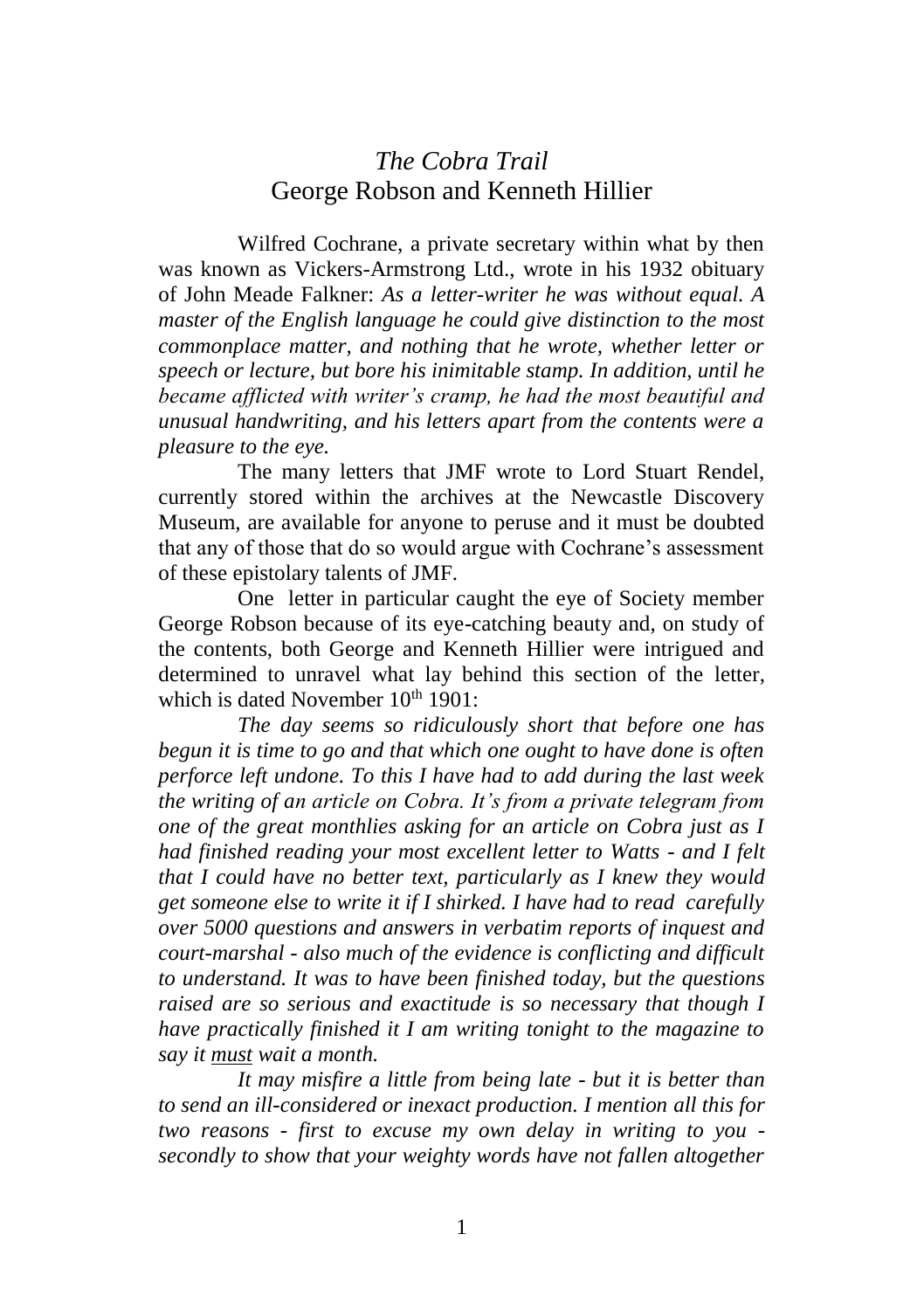*on barren ground. I was much struck by the cogency of your Cobra reasoning - we are employing our own divers to make explorations but the weather of the last few days has been entirely against us and nothing has yet been done. The difficulty of an examination has been much increased by the ill-considered actions of the captain of 'Hearty' who towed the only part of the wreck that has been found into deep water. It is imperative that we spare no expense in reason to make a proper examination of the part that is found, and to find the other. Please treat what I have said as absolutely confidential the article will be of course anonymous but will carry some weight from its position.*

Seven weeks before this was written a dramatic headline had appeared in *The Newcastle Daily Chronicle*:

### **DISASTER AT SEA ------------------ H.M.S. COBRA SUNK ------------------- SERIOUS LOSS OF LIFE FEARED ------------------ LOCAL MEN ABOARD**

This headline and the JMF letter are linked and both refer to a dramatic story. H.M.S.*Cobra*, named after the cobra snake, was a steam turbine powered destroyer built speculatively by Armstrong Whitworth and which, following its launching on 28<sup>th</sup> June 1899. was purchased by the Royal Navy on 8<sup>th</sup> May 1900 for £70,000. She was 223 feet long, displaced 400 tons and was armed with one twelve-pounder gun, five six-pounder guns and two torpedo tubes. She was fitted with four funnels.



**The** *Cobra* **undergoing trials**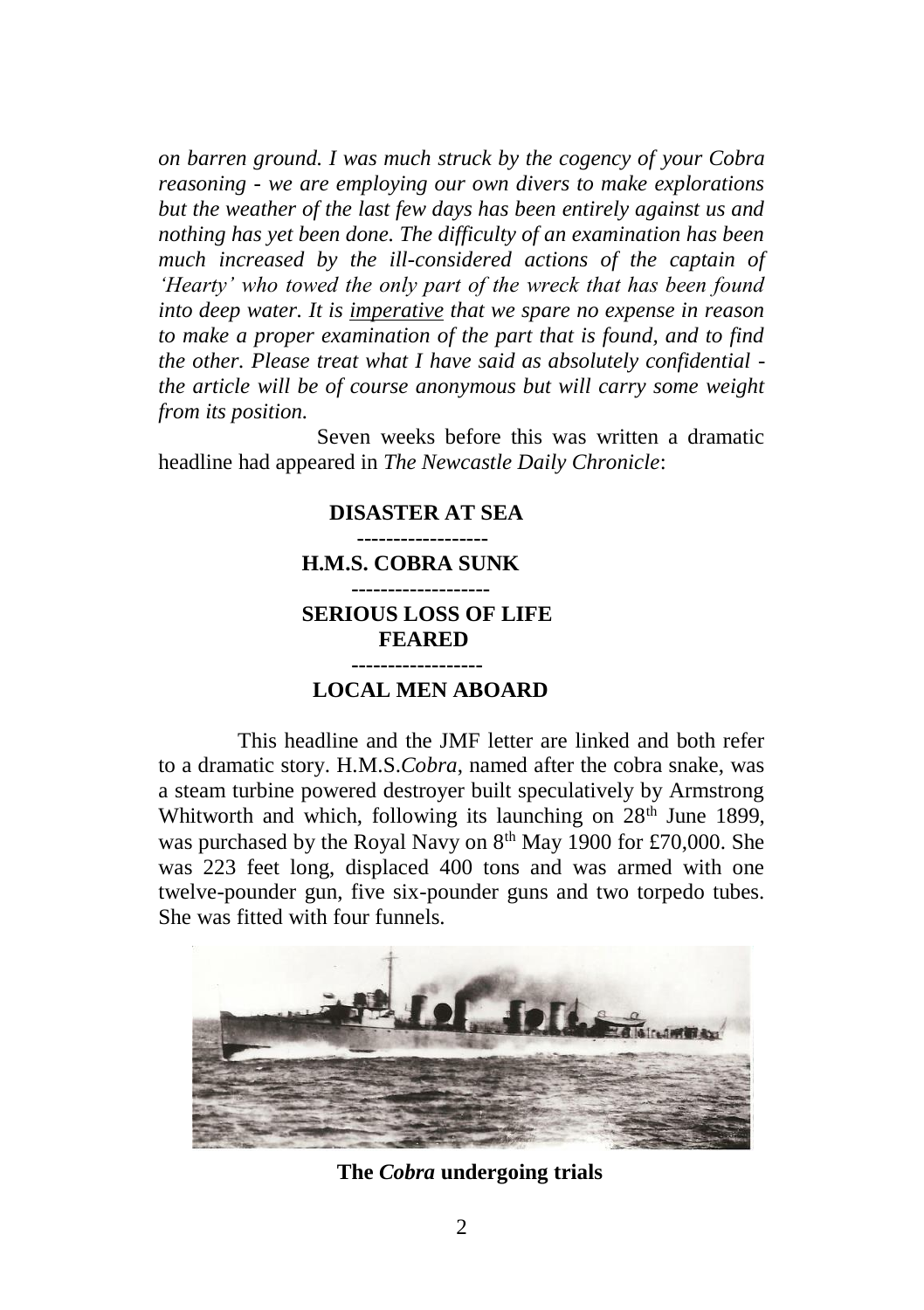A chief engineer by the name of Percey was appointed and it was he who supervised a series of sea trials in the waters outside the mouth of the Tyne. Following the successful completion of these trials, the ship was reported to the Admiralty as ready for service and a navigating-party under Lieutenant Bosworth Smith arrived in Newcastle to take command of *Cobra* and take her round to **Portsmouth** 

Whilst the Admiralty provided the navigation - party for this maiden voyage, the stokers and engineers were supplied by Messrs C.A. Parsons and Co., the firm that had invented, developed and supplied the steam turbines (known in the engineering shops as 'Parson's hummers') that powered the ship. Also on board was a Mr Sandison who was a manager in Armstrong Whitworth's shipyard. This took the number on board to seventy-nine.

The Commander of *Cobra* received an order from Portsmouth that the ship should commence its voyage on Tuesday September  $17<sup>th</sup>$  and with this came recommendations on the timings and the route the ship should adhere to. However this advice ended, 'you can go anywhere you like, as long as you do not risk anything, and take any time you like, as much time as you like, and I do not care how long you are coming down'.

The suggestion was for *Cobra* to leave the Tyne at daybreak and later anchor for the night. However**,** without explanation**,** *Cobra* delayed its departure and sailed from the Tyne at five o'clock in the evening and continued sailing throughout the night. During this night of  $17<sup>th</sup>/18<sup>th</sup>$  there was a freshening breeze which caused some rolling and the engineers supplemented boilers numbers 1 and 2 with numbers 3 and 4. At around 7am on the  $18<sup>th</sup>$ the watch on board the Outer Dowsing lightship off Cromer sighted *Cobra* about six miles distant. By then the ship had travelled 135 miles of its journey.

The Captain, in consultation with Chief Engineer Percey, wanted to learn of his exact position and to do this ordered the ship to approach the lightship. By ascertaining the identity of the lightship, each of which has distinguishing features, the position of the ship could be calculated. Within minutes of the Chief Engineer leaving the captain on the bridge a shock was felt throughout the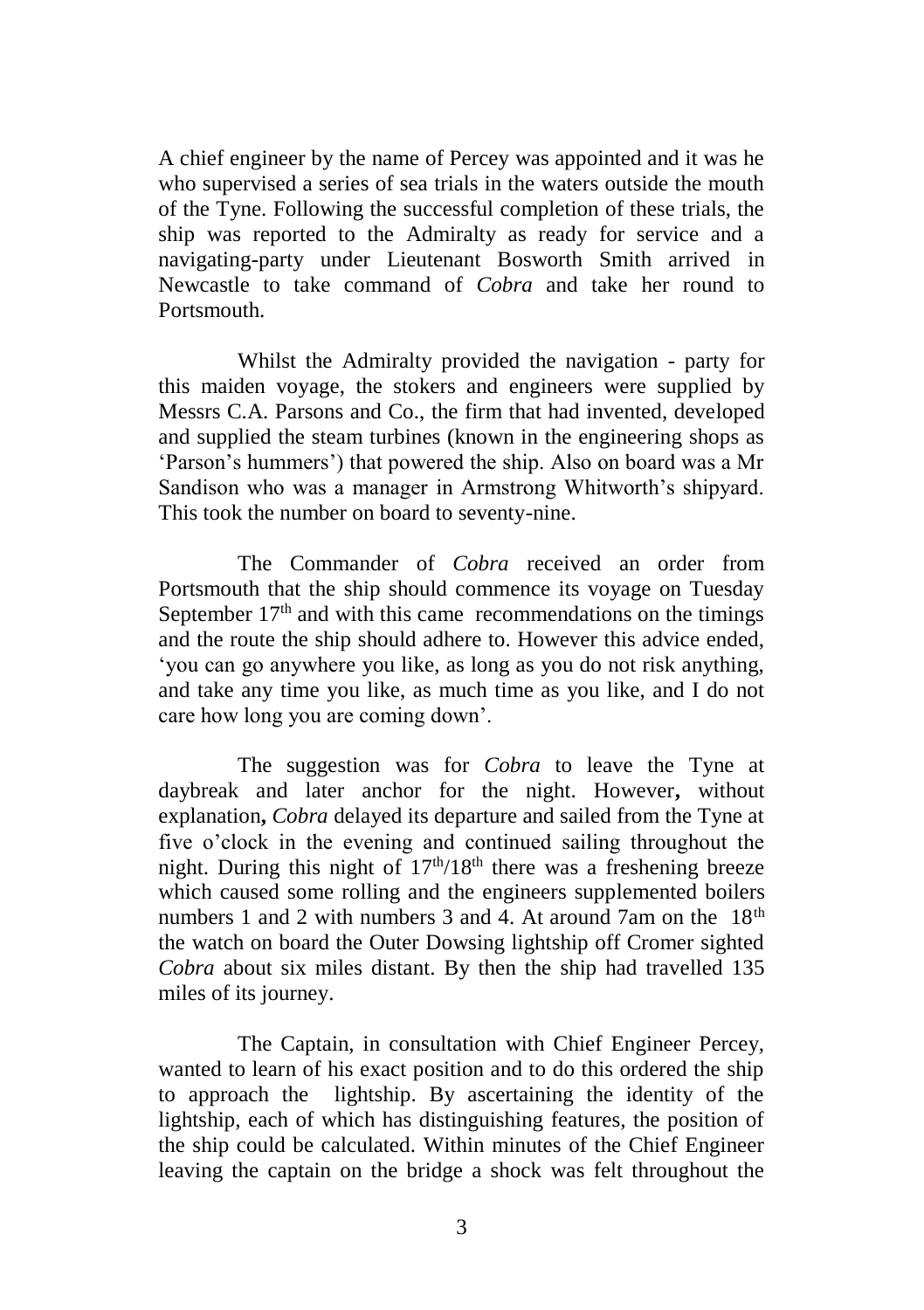ship and *Cobra* foundered so quickly that none of the five lifeboats were got out. It was only that by chance a small dinghy had floated out that there were to be any survivors at all. Twelve men, which included Chief Engineer Percey, scrambled into the dinghy and managed to keep it afloat for eleven hours until they were picked up in the evening by the P. and O. cargo-boat *Harlington.*

There were these twelve survivors, but drowned were forty-four navy officers and men, twenty-two staff from the contractors and manager Sandison. The day after the disaster the press reported:

#### **MESSAGE FROM THE KING**

The Admiralty has received the following telegram, dated Fredensborg, Sept. 18<sup>th</sup> 11.59p.m. from His Majesty the King:

*Have just received your telegram with the terribly sad news of loss of destroyer Cobra. Please express my deepest and most heartfelt sympathy with the relatives of all those on board in the grievous loss they have suffered. Send further details as soon as possible. I trust there may yet be more survivors.* **--Edward R.** 

In the North-East, from where most of those on the ship hailed, lists of the lost and of the survivors appeared in the local press on September 20<sup>th</sup>. Taken at random from the list of the drowned:



**William T. Orton** of Newcastle, aged 23. He was in the navigation party, having only been taken into the employment of Armstrong's and designated to *Cobra* three days prior to the disaster. A single man, Orton was a Freemason and stalwart of Jesmond Baptist Church.

**John W. Webb** of Heaton, Newcastle, who leaves a wife of delicate health but no family. Aged 27, he was active within the Bainbridge Memorial Wesleyan Chapel where he was

assistant superintendent of the Sunday School.

Also on the  $20<sup>th</sup>$  a meeting of philanthropists was held in the Victoria Hotel at Heaton, Newcastle, when a committee was set up to oversee a public appeal to alleviate 'privation and suffering' amongst those families whose breadwinners had been lost on *Cobra.*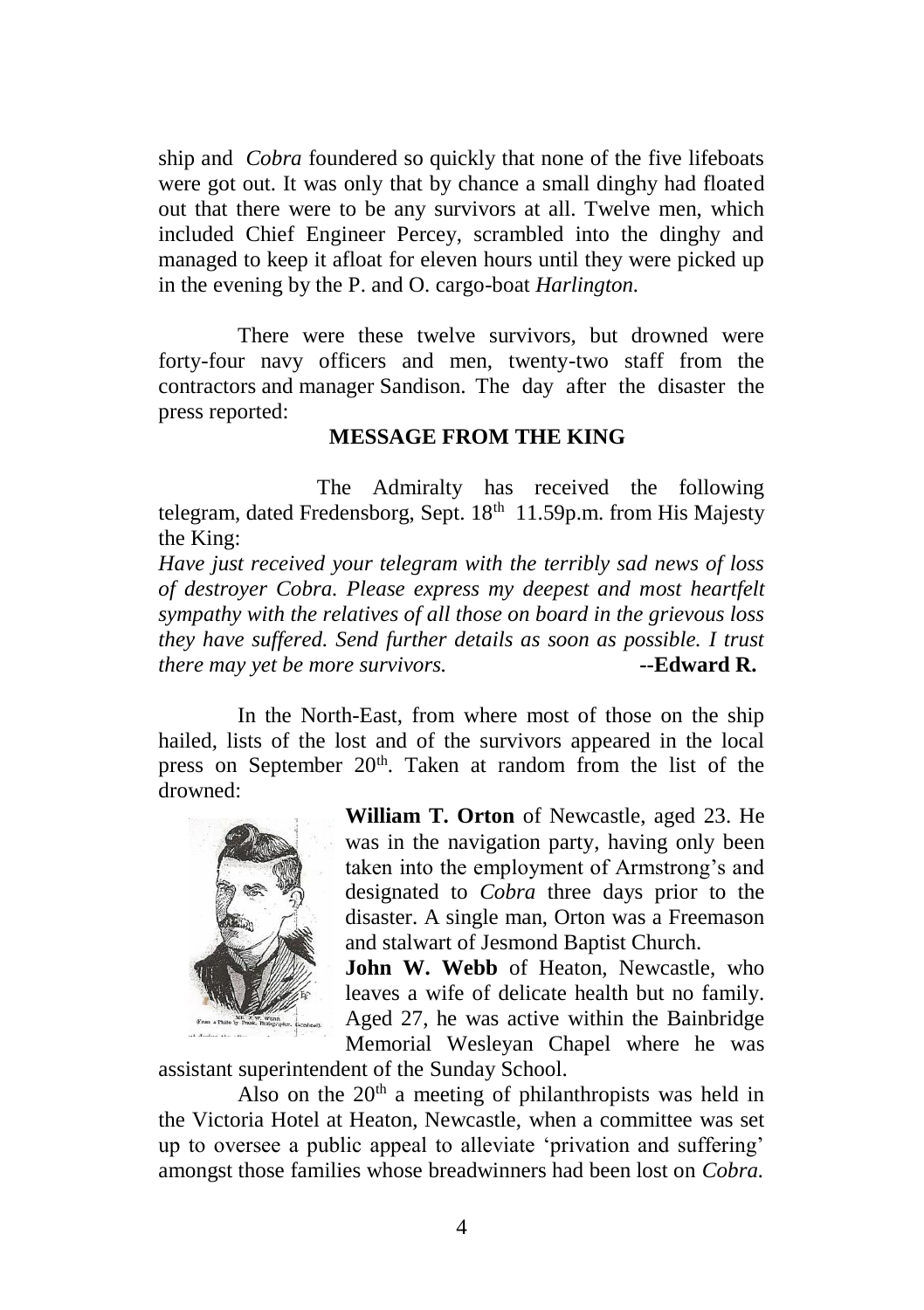

**Newcastle Daily Chronicle, Friday, September 20, 1901**

Over the following days other newspaper headlines included:

## **THRILLING NARRATIVE BY SURVIVORS LOCAL MEN ON BOARD A GATESHEAD SURVIVOR'S STORY OF THE WRECK BODIES FOUND OFF GRIMSBY SCENE OF THE DISASTER SEARCH FOR SURVIVORS CONTINUES HOPE NOT YET ABANDONED COMMANDER DIES AT HIS POST**

This last headline from 'The Newcastle Daily Chronicle' continued with: *Lieutenant Bosworth-Smith, who was in command of the vessel, it is stated, died at his post like a gallant officer and gentleman. Having given the few instructions that were necessary, he stood on the bridge with folded arms and watched with unmoved mien the departure of the only link between himself and the world from which he was soon to be cruelly cut off. Onlookers who saw the last of him as the dinghy drew away declared that he hardly, to judge by his countenance, seemed to realise his fate***.** 

 **\*\*\*\*\*\*\*\*\*\*\*\*\*\*\*\*\*\*\*\*\*\*\*\*\*\***

Little time was taken in holding an inquiry into the disaster. Grimsby Town Hall was the venue where on Friday  $20<sup>th</sup>$ September the Deputy Coroner for the town opened proceedings. Although the jury indicated they were anxious to hear expert reports as to whether there were any defects in the *Cobra*, the Deputy Coroner persuaded the jury to spend this first day of the inquiry on the matter of identification of the bodies and hearing a report from the master of Yarmouth herring drifter no. 15, Captain John Smith. His had been the first ship to arrive on the scene after the sinking .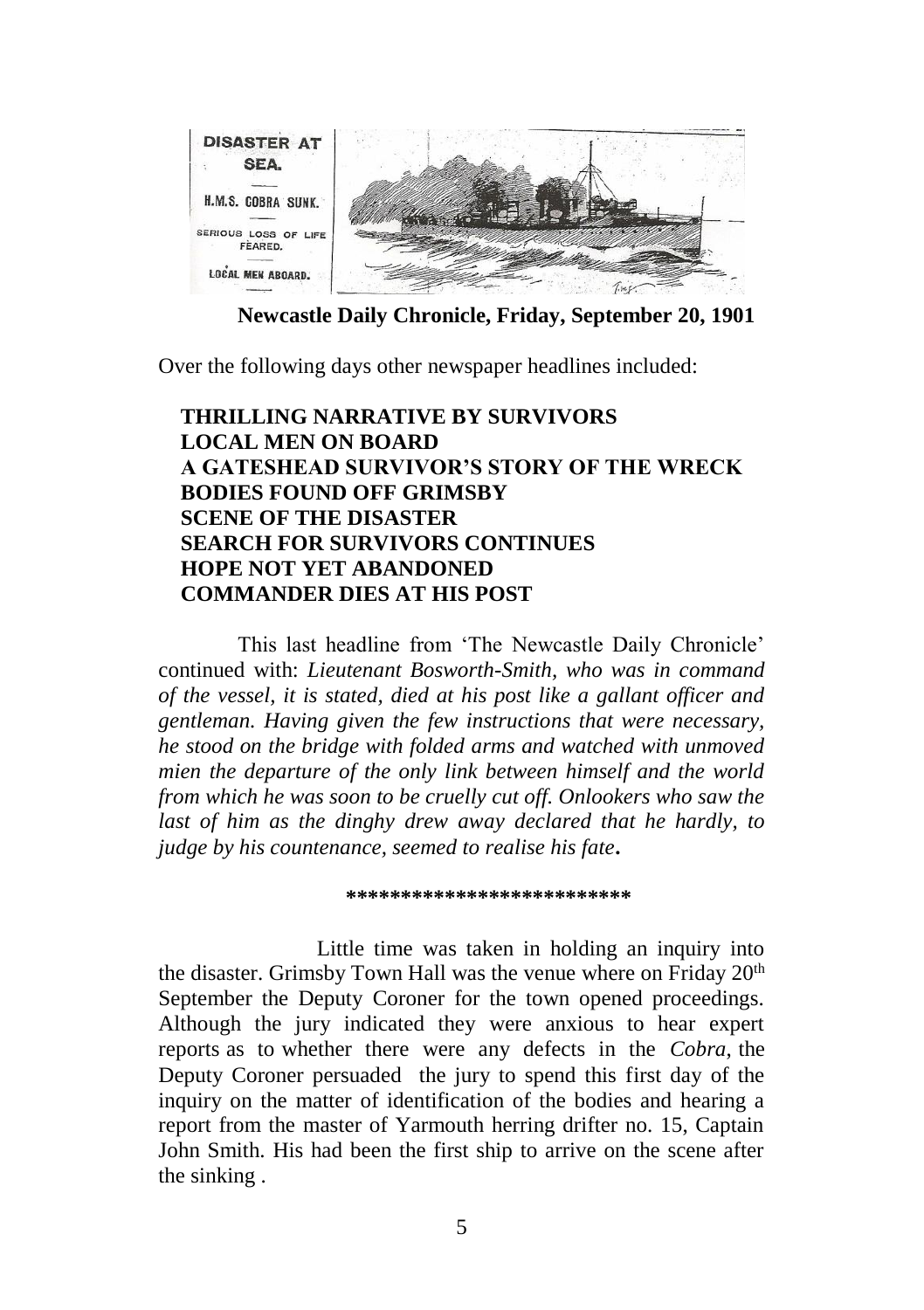

**Grimsby Town Hall**

 The Captain's evidence, verified by the keeper of the Dowsing Lighthouse, included the fact that *Cobra* was seen to part in two, then both ends went up in the a ir, the ship then settled down stern first. It was clear that

the *Cobra*'s back had been broken both fore and aft.

This, and other evidence at the inquiry, was valuable to a court-martial which followed shortly afterwards. It was the custom of the Navy that the survivors of any royal vessel that had been lost are held responsible for that loss until it has been proved that they were not responsible. So in the October of 1901, on board HMS *Galatea* at Grimsby, Engineer Percey and the other survivors were tried by executive naval officers of high rank.

A suspicion was held by many that the loss of *Cobra* was due to structural weakness and not to dangers of the sea, and the court-martial endorsed this view. It found:

*That His Majesty's ship 'Cobra' foundered on the morning of the 18th day of September 1901, while on passage from the Tyne to Portsmouth. The Court has come to the conclusion that His Majesty's ship 'Cobra' did not touch the ground, nor meet with any obstruction, nor was her loss attributable to any error of navigation, but was due to structural weakness of the ship. The court also find that the 'Cobra' was weaker than other destroyers, and in view of this fact it is to be regretted she was purchased into His Majesty's service.*

The surviving officers were absolved of all blame.

But with blame pointing directly at the constructors of *Cobra*, these were dark days for Armstrong Whitworth. Its reputation was under serious threat. The company contested the court-martial's findings, pointing out that equivalent boats had been navigated to Australia and Japan without incident.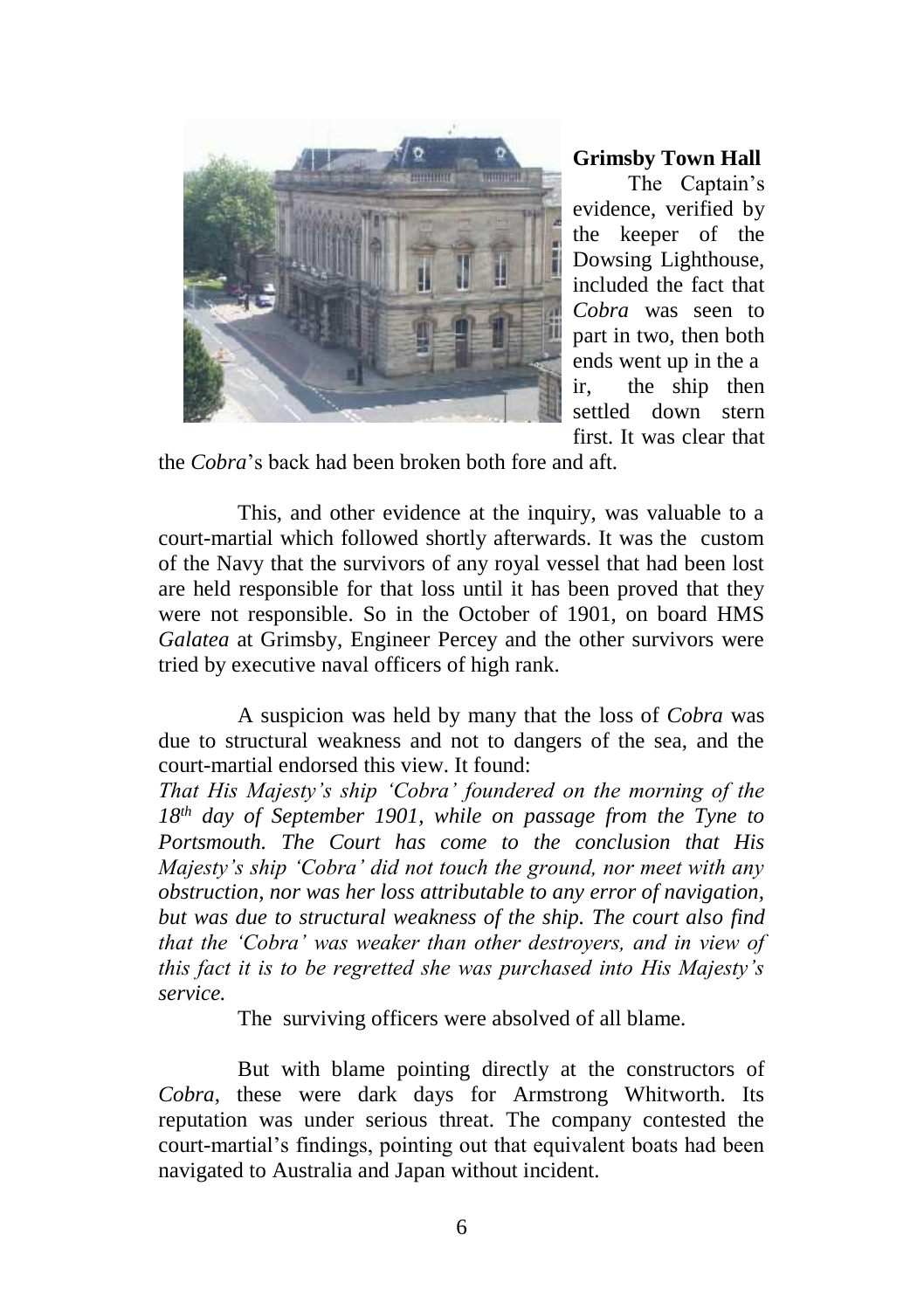There are a number of references to *Cobra* in the minutes of both Management and Directors' meetings held during 1901. In the January, May and July Directors' meetings references were made to the progress towards completion of the vessel, and by a remarkable twist of fate the Directors met on the very morning of the disaster (September  $18<sup>th</sup> 1901$ ) and this appears in the minutes of that meeting:



**Elswick Works from the Tyne**

*HMS Cobra was docked on 30th July for final examination. The Admiralty survey of the vessel has since been completed and she leaves Elswick this morning for Portsmouth Dockyard.\**

**(\*** whoever reported this was clearly unaware that the sailing was to be delayed until 5 p.m.)

On 16<sup>th</sup> October the minutes of the Management Committee that met at Elswick state: *Cobra Fund: It was agreed to subscribe £1,000 for this fund.* The full Management Committee met at the Openshaw Works on 30th October when *It was resolved to inform the Mayor of Portsmouth that the company are contributing further to the funds (men and material) through Newcastle channels.*

And the final reference to *Cobra* is in the minutes of the Management Committee meeting held at Elswick on 13<sup>th</sup> November :

*Cobra - Mr Watts was authorized by the Committee to carry out diving and searching operations in connection with the wreck - at any expense he might consider reasonable.*

\*\*\*\*\*\*\*\*\*\*\*\*\*\*\*\*\*\*\*\*\*\*\*\*\*\*\*\*\*\*\*\*\*\*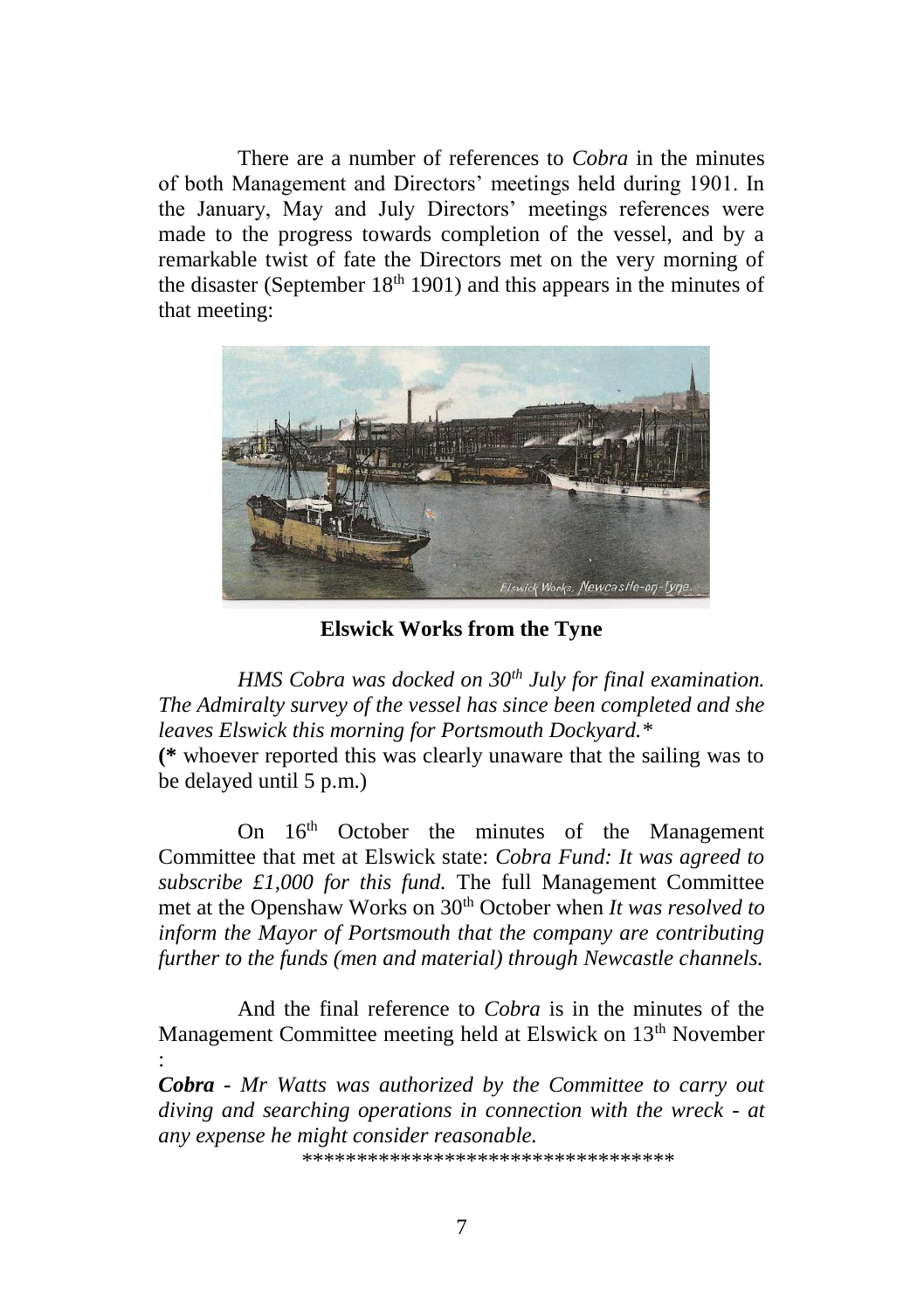Following the announcement of the court-martial's findings, '*The Monthly Review'* wasted no time in inviting Armstrong Whitworth to submit an article on the whole affair. It fell to John Meade Falkner to take on this task, and it is to this that JMF refers in his November 19th letter.

Thus in a Spring 1902 edition of 'The Monthly Review' an unattributed article, **The Loss of the** *Cobra*, appeared. JMF first outlines the history and development of the torpedo boat - known initially as 'the torpedo-boat-catcher', later as 'the torpedo-gunboat' then finally from 1895 as 'the torpedo-boat-destroyer'. Then JMF traces the invention and development of the turbo-generator from its appearance powering the tiny *Turbinia* (1) to its adaptation for two torpedo naval ships - *HMS Viper* and *HMS Cobra*. He reports how the *Viper* was lost on 3rd August 1901 by hitting rocks off the Channel Islands without loss of life, and then that *Cobra* foundered on her maiden voyage off the Lincolnshire coast.

He exonerates the turbines from blame for the disasters by stating *This was the turbines' misfortune, not its fault; and it may clear the way for further discussion if we state at once that by no possibility could the loss of either vessel be attributed to the novel system of the engines.*

This stands as an example of such implications /suggestions/assertions peppered throughout the article by which JMF aims to exonerate Armstrong's to the unsuspecting reader.

After quoting the court-martial's findings, JMF tracks back to the composition of the court. He starts to sow seeds of doubt by stating that a court composed of high-ranking naval officers is *from the nature of things incompetent to deal with complicated questions of ship-construction* and he points out that the only expert evidence before the court was that of *the constructors of the ship and of the officers of the constructive department of the admiralty who had surveyed and passed the ship into the Service.* JMF cleverly points out that *neither of these two parties could be conceived to be altogether free from bias. Both had already endorsed Cobra's seaworthiness in the most practical way - one by building, the other by buying her.* He goes on to suggest that the atmosphere of courtsmartial are *not always favourable to that freedom of speech which*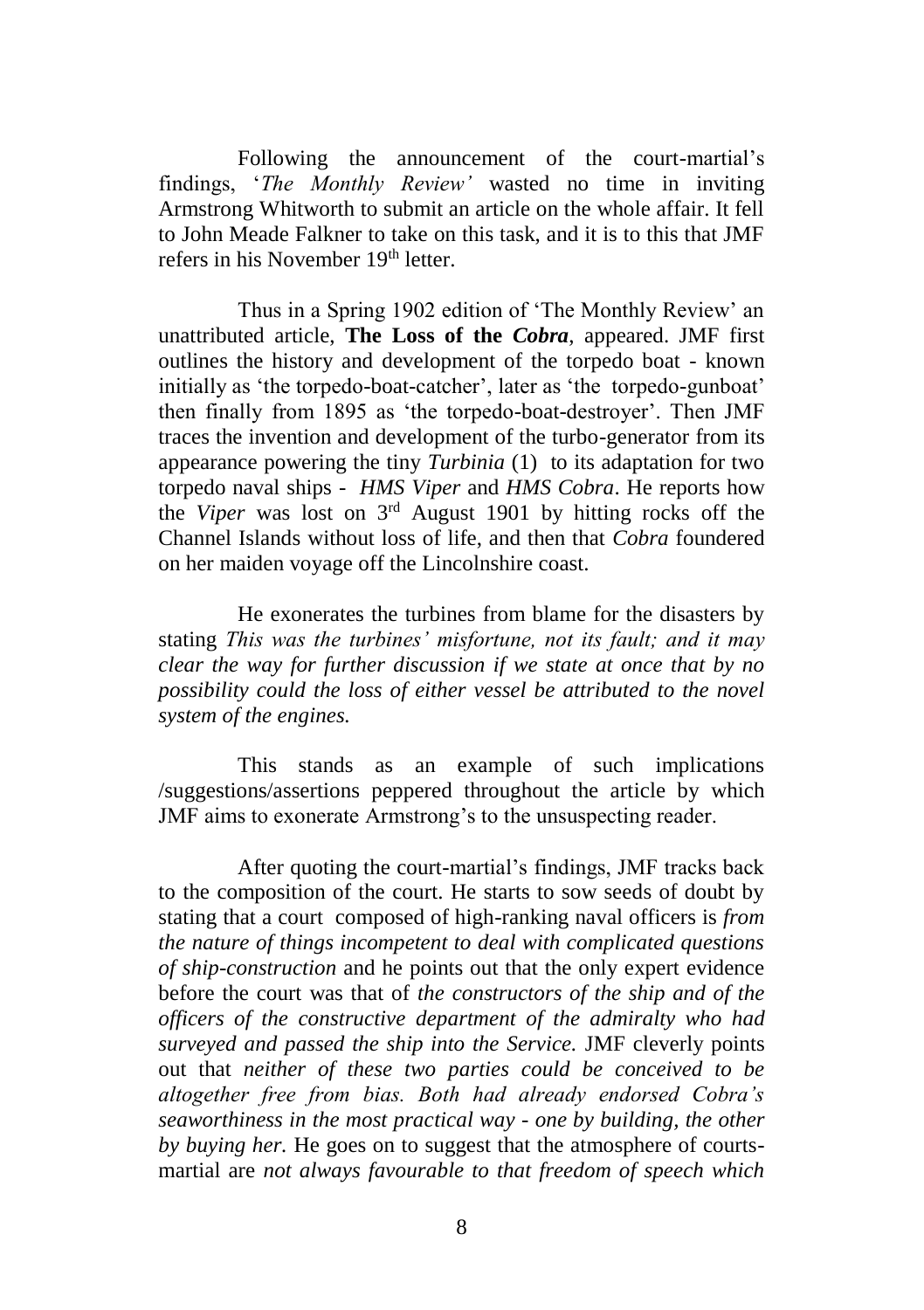*makes for the truth. The tradition of discipline, if not the fear of the consequences, tend to distort the evidence of lower ranks; and men do not care to jeopardise their chances in the Service by unnecessarily running counter to the opinion of their superior officers***.** To this is added that it was *in bad taste and offensive* to see the *heroic* member of the court cross-examining the only surviving officer with *more than a suspicion of browbeating***.**

This section of JMF's article shows blatant attempts to persuade readers that the body that so condemns Armstrong's has next to no credibility.

After exploring the sea conditions and the state of the weather at the time of the sinking, JMF turns to the matter of shoals and the depth of the sea in the vicinity of the Dowsing Lighthouse. He points out that Admiralty charts show the depth of the waters at the shallowest point of the Outer Dowsing shoal to be eighteen feet, and as the ship met its fate shortly before high tide there would in all likelihood have been twenty-five feet in depth at the time. With the draft of *Cobra* being eight feet no doubt the court-martial felt safe in removing the possibility of the ship striking an obstruction.

But JMF then states *Theoretically it may have been quite safe for Cobra to beat about any shoal in the vicinity, but theory may be pushed to extreme, and the ordinary skipper gives such places as wide a berth as he can.* Next he questions the thoroughness of the methods used after the sinking to survey the sea bed for wrecks and shoals. The court-martial had heard the sea bed had been searched 'exhaustively' but JMF examines the methods used to do this and concludes with *Could any attempt at exhaustiveness be less convincing***?**

Then it is the turn of the captain of *HMS Heart*y and an Admiralty diver sent down to survey the wreckage to feel the force of JMF. The captain of *HMS Hearty,* the first Royal Navy ship to appear on the scene*,* had judged the fore-part of *Cobra,* projecting out of the sea*,* to be a dangerous obstacle as it lay on a sea fairway. He thus used wire hawsers to drag the wreckage to deeper water. JMF calls this *a lamentable error* in that this fore-part was now at such a depth as to make it impossible for examining divers to remain down longer than twenty minutes. The one diver that had been sent down by the Admiralty had paid four visits to the wreck but on only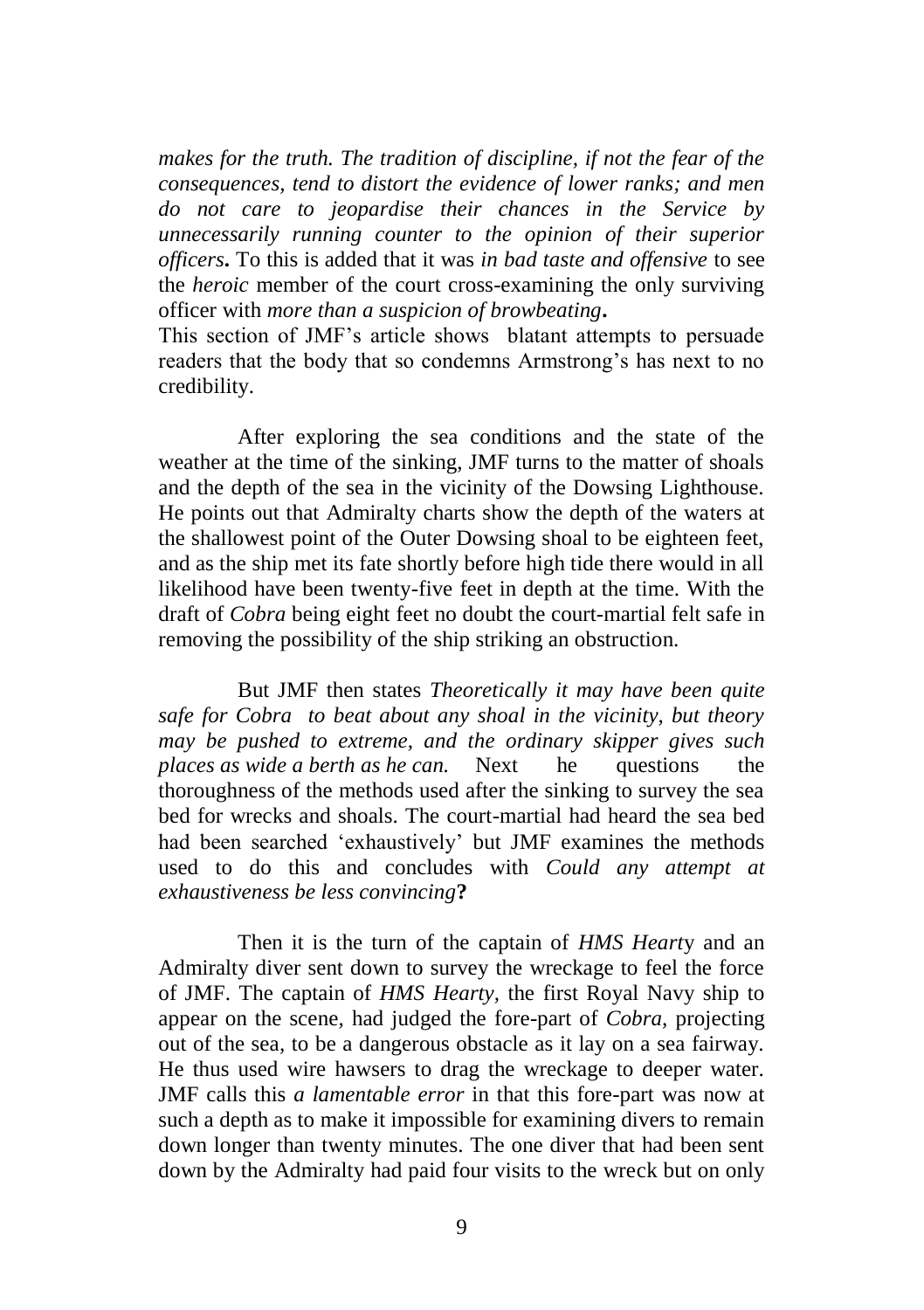one of these occasions had visibility allowed anything to be seen. Having carefully read the diver's evidence, JMF comments *He was a foreigner, and his evidence, which seemed to be naturally vague, was rendered still more obscure by difficulties of interpretation. The evidence is vague and practically useless for any accurate purposes.*

JMF points out that prior to the ill-fated voyage *Cobra* had been taken on twelve separate sea trials off the Tyne, two held during severe weather, and no sign of straining had been reported by Chief Engineer Percey. JMF continues with *there is a strong impression that Cobra has been made a scapegoat, and that Cobra was neither weaker nor stronger than fifty other destroyers in His Majesty's service.*

The article then engages in an even stauncher defence of Armstrong Whitworth. JMF writes *That the judgement and practice of a firm with Armstrong's reputation should have to be unequivocally condemned is certainly regrettable; but that is nothing at all in comparison with the condemnation of Admiralty judgement and practice which the sentence involves. which the sentence involves.* He calls for *a properly qualified tribunal* to be appointed *which will command respect, and the country will accept nothing less.* The truth would then be uncovered *on better authority than the verdict of a casual Court-martial.*

In his November  $10<sup>th</sup>$  letter, JMF acknowledges that he could have had *no better text* to guide him in his article than Rendel's *excellent letter to Watts*. So it seems Rendel deserves credit for his part in the 'Monthly Review' article. But alongside this JMF tells us he had himself given a deal of time and care in researching and crafting his article, an article which has cleverly running through it implications that the Court-martial members were protecting their own and which baldly concludes that JMF's firm has been made a scapegoat.

JMF's call for a *properly qualified tribunal* fell on deaf ears and it seems the loss of *Cobra* will for ever be put down to faults in its construction. However**,** Armstrong Whitworth moved on from the blow to its reputation to become immensely successful over the following decades, using ingenuity and entrepreneurial